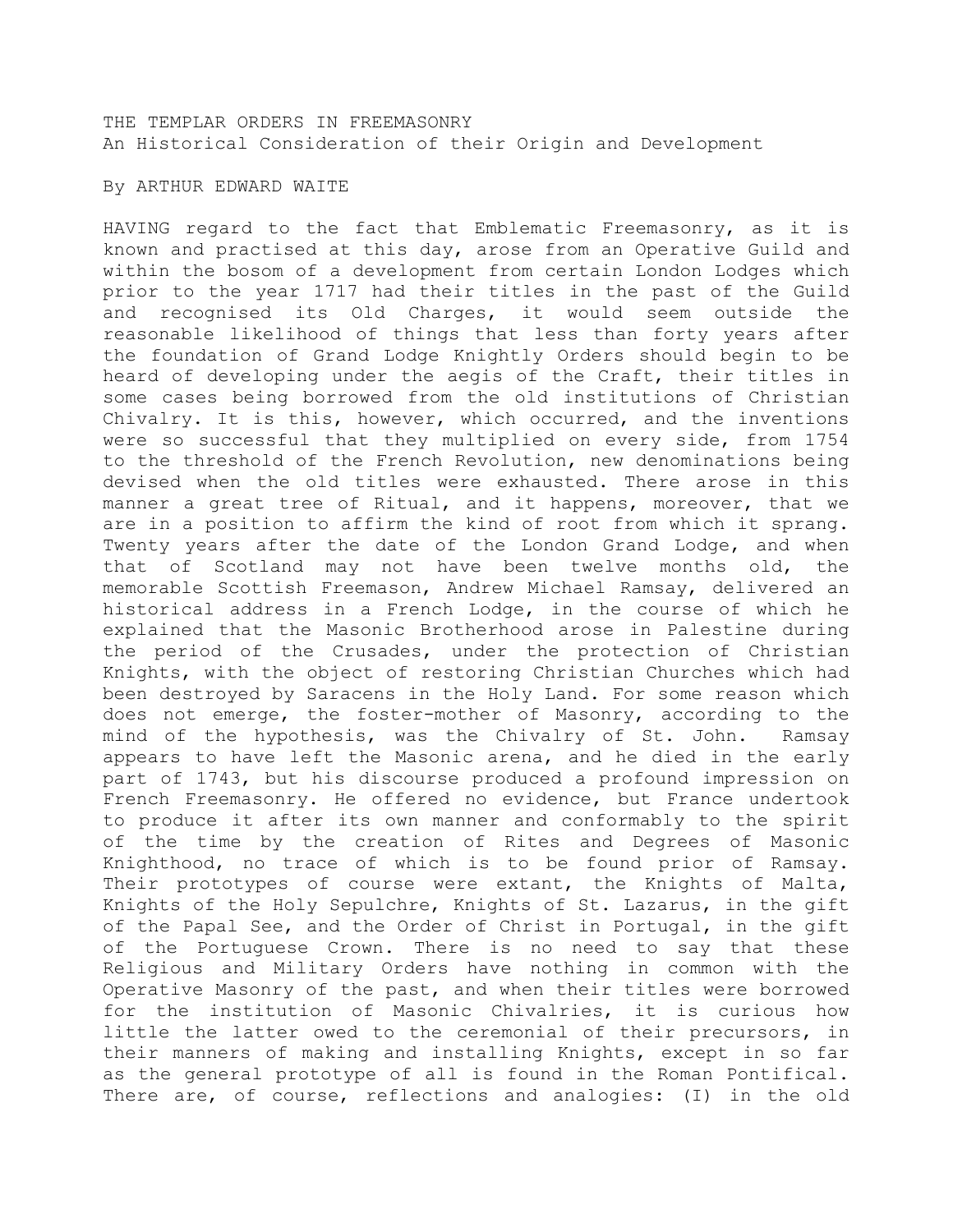knightly corporations the candidate was required to produce proofs of noble birth, and the Strict Observance demanded these at the beginning, but owing to obvious difficulties is said to have ended by furnishing patents at need; (2) in the Military Order of Hospitallers of the Holy Sepulchre of Jerusalern, he undertook, as in others, to protect the Church of God, with which may be compared modern Masonic injunctions in the Temple and Holy Sepulchre to maintain and defend the Holy Christian Faith; (3) again at his Knighting he was "made, created and constituted now and for ever," which is identical, word for word, with the formula of another Masonic Chivalry, and will not be unknown to many.

 But the appeal of the new foundations was set in an6ther direction, and was either to show that they derived from Masonry or were Masonry itself at the highest, in the proper understanding thereof. When the story of a secret perpetuation of the old Knights Templar- outside the Order of Christ- arose in France or Germany, but as I tend to conclude in France, it was and remains the most notable case in point of this appeal and claim. It rose up within Masonry, and it came about that the Templar element overshadowed the dreams and pretensions of other Masonic Chivalries, or, more correctly, outshone them all. I am dealing here with matters of fact and not proposing to account for the facts themselves within the limits of a single study. The Chevalier Ramsay never spoke of the Templars: his affirmation was that the hypothetical building confraternity of Palestine united ultimately with the Knights of St. John of Jerusalem; that it became established in various countries of Europe as the Crusaders drifted back; and that its chief centre in the thirteenth century was Kilwinning in Scotland. But the French or otherwise German Masonic mind went to work upon this thesis, and in presenting the Craft with the credentials of Knightly connections it substituted the Order of the Temple for the chivalry chosen by Ramsay. The Battle of Lepanto and the Siege of Vienna had invested the annals of the St. John Knighthood with a great light of valour; but this was as little and next to nothing in comparison with the talismanic attraction which for some reason attached to the Templar name and was obviously thrice magnified when the proposition arose that the great chivalry had continued to exist in secret from the days of Philippe le Bel even to the second half of the eighteenth century. There were other considerations, however, which loomed largely, and especially in regard to the sudden proscription which befell the Order in 1307. Of the trial which followed there were records available to all, in successive editions of the French work of Dupuy, first published in 1685; in the German *Historical Tractatus* of Petrus Puteamus published at Frankfort in 1665; in Gurther's Latin *Historia Tempiarsorum* of 1691; and in yet other publications prior to 1750. There is not a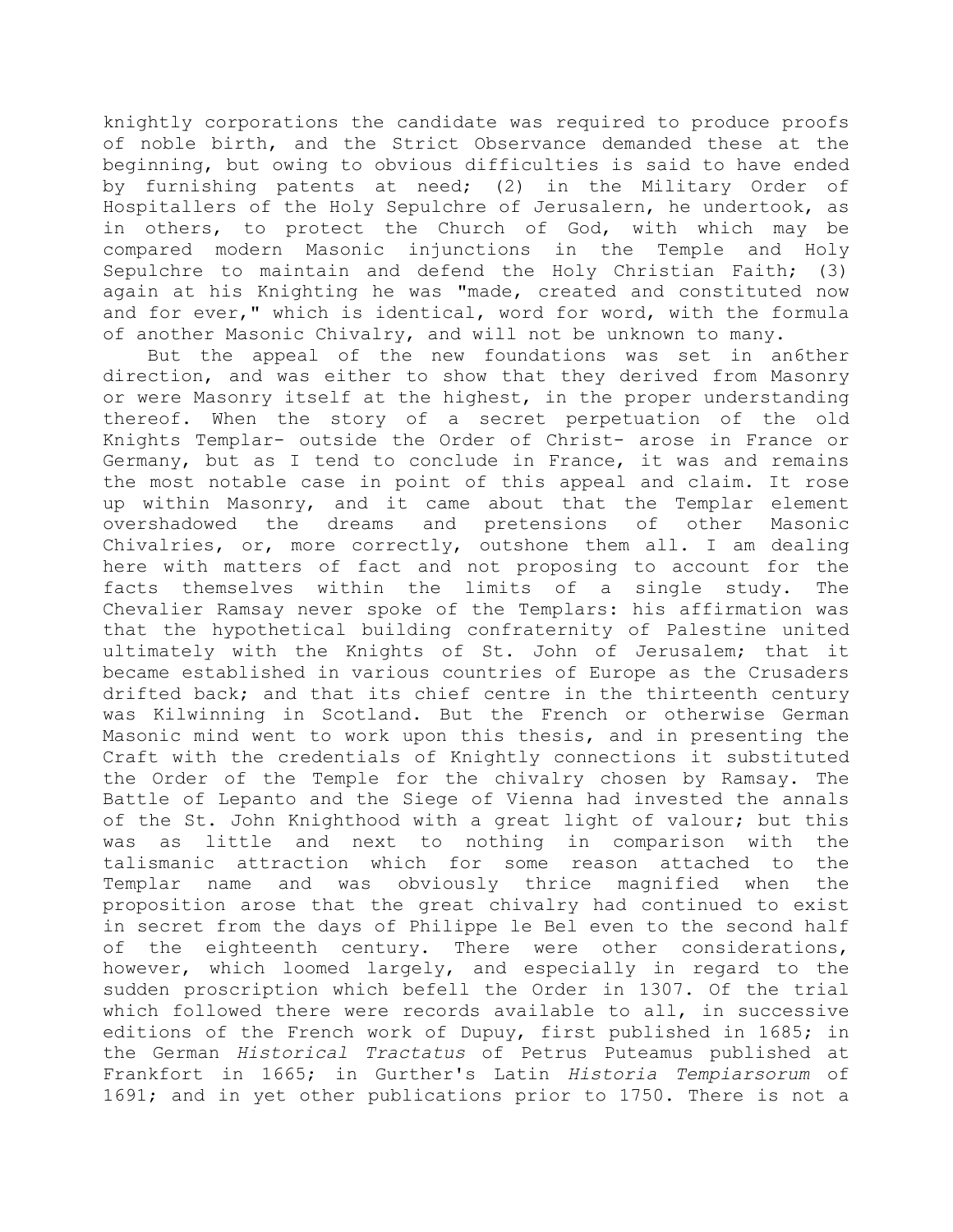little evidence of one impression which was produced by these memorials, the notion, namely, of an unexplored realm of mystery extending behind the charges. It was the day of Voltaire, and it happened that a shallow infidelity was characterised by the kind of licence which fosters intellectual extravagance, by a leaning in directions which are generally termed superstitious- though superstition itself was pilloried- and in particular by attraction towards occult arts and supposed hidden knowledge. Advanced persons were ceasing to believe in the priest but were disposed to believe in the sorcerer, and the Templars had been accused of magic, of worshipping a strange idol, the last suggestion- for some obscure reason- being not altogether indifferent to many who had slipped the anchor of their faith in God. Beyond these frivolities and the foolish minds that cherished them, there were other persons who were neither in the school of a rather cheap infidelity nor in that of common superstition, but who looked seriously for light to the East and for its imagined traditional wisdom handed down from past ages. They may have been dreamers also, but they were less or more zealous students after their own manner; within their proper measures, and the Templar Chivalry drew them because they deemed it not unlikely that its condemnation by the paramount orthodoxy connoted a suspicion that the old Knighthood had learned in Palestine more than the West could teach. Out of such elements were begotten some at least of the Templar Rites and they grew from more to more, till this particular aspect culminated in the Templar dramas of Werner, in which an Order concealed through the ages and perpetuated through saintly custodians reveals to a chosen few among Knights Templar some part of its secret doctrine-the identity of Christ and Horus, of Mary the Mother of God, and Isis the Queen of Heaven. The root of these dreams on doctrine and myth transfigured through the ages- with a heart of reality behind it- will be found, as it seems to me, in occult derivations from Templar Ritual which belong to *circa* 1782 and are still in vigilant custody on the continent of Europe. I mention this lest it should be thought that the intimations of a German poet, though he was an active member of the Strict Observance, were mere inventions of an imaginative mind.

 There is no historical evidence for the existence of any Templar perpetuation story prior to the Oration of Ramsay, just as there is no question that all documents produced by the French non-Masonic Order of the Temple, founded in the early years of the nineteenth century, are inventions of that period and are fraudulent like the rest of its claim, its list of Grand Masters included. There is further- as we have observed- no evidence of any Rite or Degree of Masonic Chivalry prior to 1737, to which date is referred the discourse of Ramsay. That this was the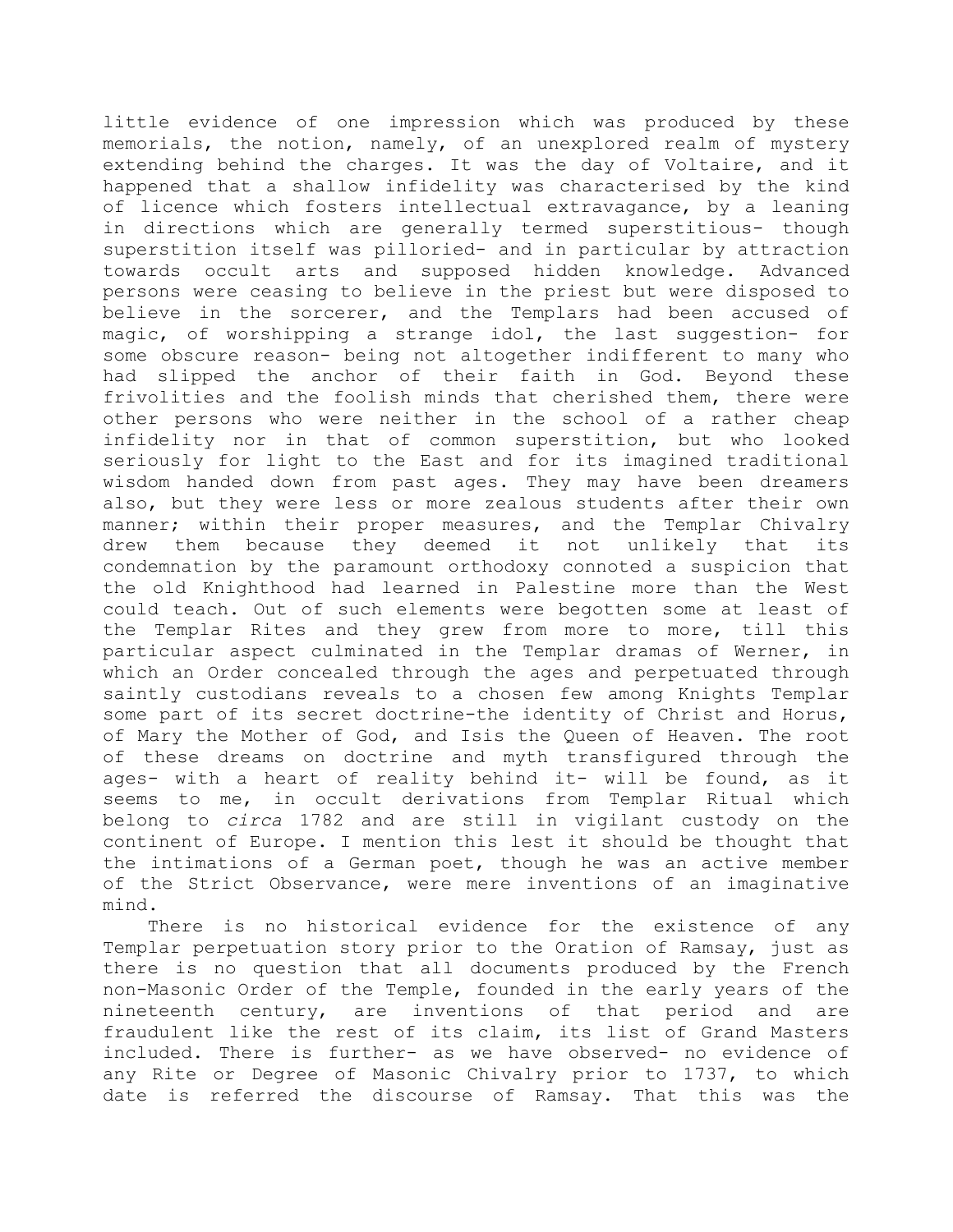original impetus which led to their production may be regarded as beyond dispute, and it was the case especially with Masonic Templar revivals. Their thesis was his thesis varied. For example, according to the Rite of the Strict Observance the proscribed Order was carried by its Marshal, Pierre d'Aumont, who escaped with a few other Knights to the Isles of Scotland, disguised as Operative Masons. They remained there and under the same veil the Templars continued to exist in secret from generation to generation under the shadow of the mythical Mount Heredom of Kilwinning. To whatever date the old dreams ascribe it, when Emblematic Freemasonry emerged it was- *ex hypothesi*-a product of the union between Knights Templar and ancient Scottish Masonry. Such is the story told.

 The Strict Observance was founded by Baron von Hund in Germany between about 1751 and 1754 or 1755, and is usually regarded as the first Masonic Chivalry which put forward the story of Templar perpetuation. I have accepted this view on my own part, but subject to his claim at its value- if any- that he had been made a Knight of the Temple in France, some twelve years previously. The question arises, therefore, as to the fact or possibility of antecedent Degrees of the kind in that country, and we are confronted at once by many stories afloat concerning the Chapter of Clermont, the foundation of which at Paris is referred to several dates. It was in existence, according to Yarker, at some undetermined period before 1742, for at that date its Masonic Rite, consisting of three Degrees superposed on those of the Craft, was taken to Hamburg. A certain Von Marshall, whose name belongs to the history of the Strict Observance, had been admitted in the previous year, Von Hund himself following in 1743- not at Hamburg, but at Paris- for all of which no authority is cited and imagination may seem to have been at work. But some of the statements, including those of other English writers, are referable to a source in Thory's *Acta Latamorum*. When Woodford speaks of Von Hund's admission into Templar Masonry at Clermont as not a matter of hypothesis, but of certain knowledge, he is dependent on the French historian, according to whom the German Baron was made a Mason at Paris in 1742. The Chapter of Clermont was founded in that city so late as 1754, and some time subsequently Von Hund retunied thither, with the result that he derived Templar teaching from Clermont, on which he built up the Observance system. But, whatever the point is worth, this story is not only at issue with that of Von Hund himself, but with the current chronology of the Observance. To involve matters further, the Chapter is reported otherwise to have derived its Templar element from something unspecified at Lyons which is referred to 1738. The utmost variety of statement will be found, moreover, as to the content of the Clermont Rite, the Templar character of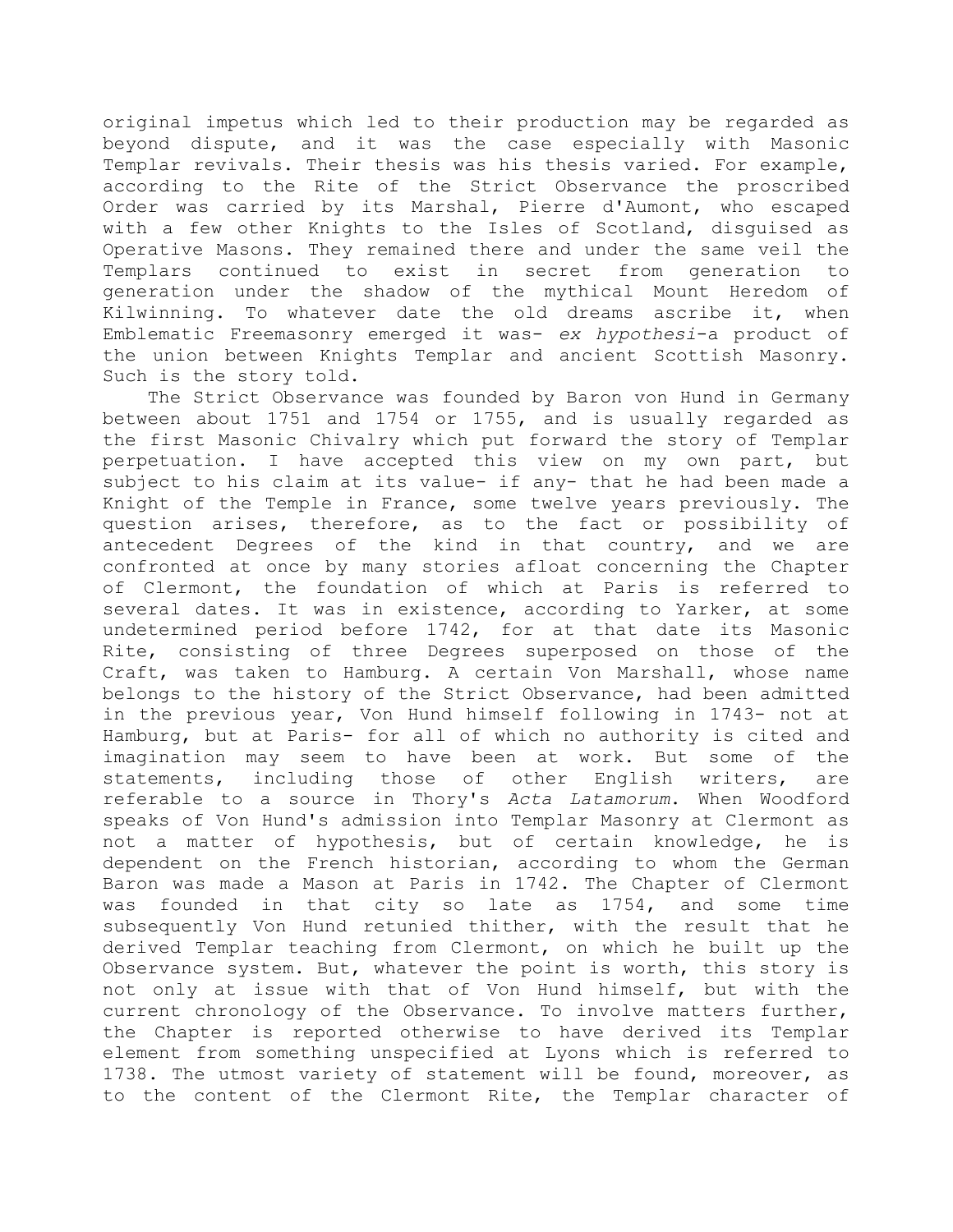which has been also challenged. It is proposed otherwise that the Chapter was founded on a scale of considerable magnitude, that it was installed in a vast building, and that it attracted the higher classes of French Freemasons, which notwithstanding it ceased to exist in 1758, being absorbed by the Council of Emperors established in that year for the promulgation of a different Grade system.

 I am in a position to reflect some light for the relief of these complications by reference to Dutch archives which have come to my knowledge. The date of the Chapter's foundation remains uncertain, but it was in activity between 1756 and 1763, so that it was not taken over- as Gould suggests- by those Masonic Emperors to whom we are indebted for the first form of the Scottish Rite, Ancient and Accepted. It is not impossible that its foundation is referable to the first of these dates, when it superposed on the three Craft Grades as follows: (I) Grade of Scottish Master of St. Andrew of the Thistle, being the Fourth Grade of Masonry, "in which allegory dissolves"; (2) Grade of Sublime Knight of God and of his Temple, being the Fifth and Last Grade of Free Masonry. At a later period, however, it became the Seventh Grade of the Rite, owing to the introduction of an Elect Degree which took the number 5 under the title of Knight of the Eagle, followed by an Illustrious Degree, occupying the sixth place and denominated Knight of the Holy Sepulchre. The Grade final in both enumerations- otherwise Knight of God- presented a peculiar, as it was also an early version of the perpetuation story, from which it follows that the Clermont Rite was Templar.

 I have so far failed to trace any copy of the Ritual in this country with the exception of that which has been placed recently in my hands, an example of the discoveries that await research in continental archives. The Templar element- which may be called the historical part- is combined with a part of symbolism, for though allegory is said to be abandoned in the Fourth Degree, its spiritual sister is always present in Ritual. The aspect which it assumes in the present case is otherwise known in Masonry, the Chapter representing the Holy City, the New Jerusalem, with its twelve gates, as a tabernacle of God with men. The Candidate is represented therefore as seeking the light of glory and a perfect recompense, while that which he is promised is an end of toils and trials. He is obligated as at the gates of the City and is promised the Grand Secret of those who abide therein. The City isspiritually speaking- in the world to come, and the reward of chivalry is there; but there is a reward also on earth within the bonds of the Order, because this is said to be divine and possessed of the treasures of wisdom. The kind of wisdom and the nature of the Great Secret is revealed in the Perpetuation Story, and so far as I am aware offers the only instance of such a claim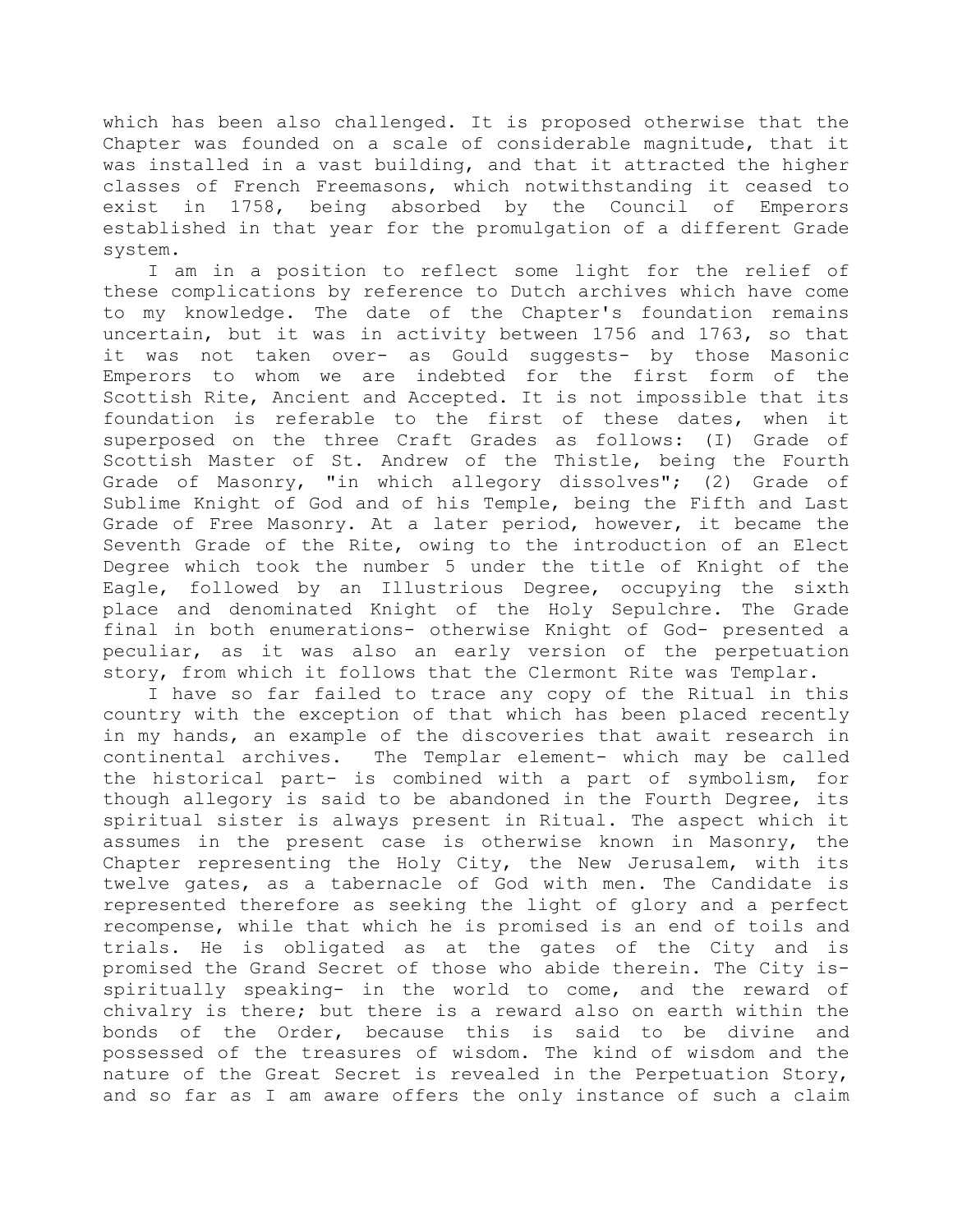being made on behalf of the Templars, in or out of Masonry. It belongs to a subject which engrossed the zeal of thousands throughout the seventeenth century and had many disciples- indeed, they were thousands also- during the Masonic Age which followed. The story is that the Templars began in poverty, but Baldwin II, King of Jerusalem, gave them a house in the vicinity of the site where Solomon's Temple was built of old. When it was put in repair by Hugh de Payens and the rest of the first Brethren, their digging operations unearthed an iron casket which contained priceless treasures, and chief among all the true process of the Great Work in Alchemy, the secret of transmuting metals, as communicated to Solomon by the Master Hiram Abiff. So and so only was it possible to account for the wealth of adornment which characterised the First Temple. The discovery explains also the wealth acquired by the Templars, but it led in the end to their destruction. Traitors who knew of the secret, though they had not themselves attained it, revealed the fact to Clement V and Philip the Fair of France, and the real purpose of the persecution which followed was to wrest the transmuting process from the hands of its custodians. Jacques de Molay and his co-heirs died to preserve it, but three of the initiated Knights made their escape and after long wandering from country to country they found refuge in the caves of Mount Heredom. They were succoured by Knights of St. Andrew of the Thistle, with whom they made an alliance and on whom they conferred their knowledge. To conceal it from others and yet transmit it through the ages they created the Masonic Order in I340; but the alchemical secret, which is the physical term of the Mystery, has been ever reserved to those who can emerge from the veils of allegory- that is to say, for the chiefs of St. Andrew of the Thistle, who are Princes of the Rosy Cross, and the Grand Council of the Chapter.

 The alchemical side of this story is in a similar position to that of the perpetuation myth, of which it is an early version. There is nothing that can be taken seriously. But this is not to say that in either case there is no vestige of possibilities behind. Modern science tends more and more to show us that the transmutation of metals is not an idle dream and- speaking on my own part- there are well-known testimonies in the past on the literal point of fact which I and others have found it difficult to set utterly aside. So also there are few things more certain in history than is the survival of Knights Templar after their proscription and suspension as an Order. With this fact in front of us it is not as a hypothesis improbable that there or here the chivalry may have been continued in secret by the making of new Knights. It is purely a question of evidence, and this is unhappily wanting. The traditional histories of Knightly Masonic Degrees- like those of the Chapter of Clermont, the Strict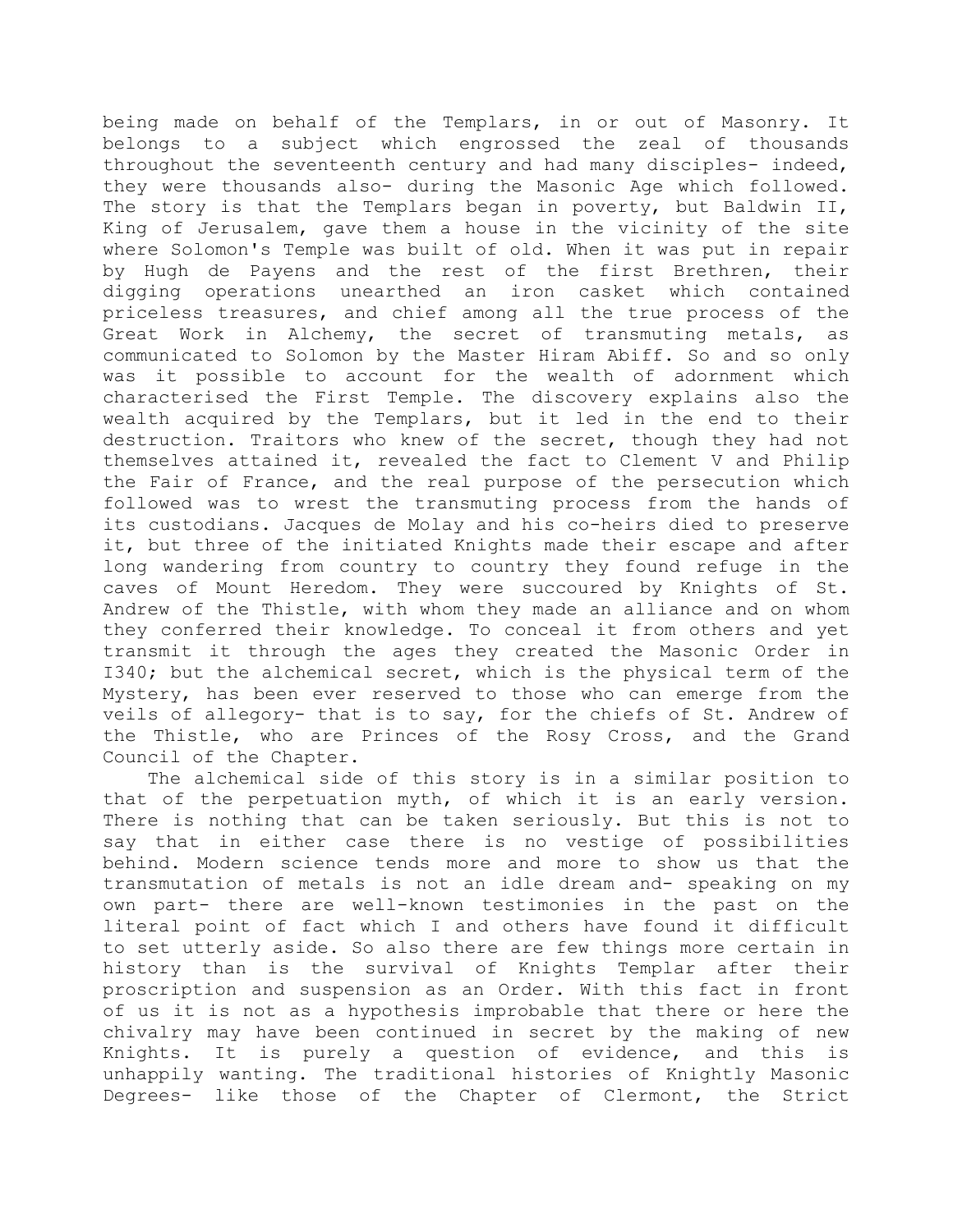Observance and the Swedish Rite- bear all the marks of manufacture; the most that can be said concerning them- and then in the most tentative manner- is that by bare possibility there may have been somewhere in the world a rumour of secret survival, in which case the root matter of their stories would not have been pure invention. The antecedent material would then have been worked over and adapted to Masonic purposes, inspired by the Oration of Ramsay.

 It is to be presumed that when this speculation is left to stand at its value, there is no critical mind which will dream of an authentic element in Hugh de Payen's supposed discovery of the Powder of Projection at or about the site of the Jewish Temple. This romantic episode stands last in a series of similar fictions which are to be found in the history of Alchemy. When we are led to infer therefore by the records before me that the Chapter of Clermont reached its end circa 1763, we shall infer that it was in a position no longer to carry on the pretence of possessing and being able to communicate at will the Great Secret of Alchemy. It is evident from the Ritual that this was not disclosed to those who, being called in their turn, were admitted to the highest rank and became Knights of God. It was certainly promised, however, at a due season as a reward of merit. From a false pretence of this kind the only way of escape would be found by falling back upon renounced and abjured allegory. Now, we have seen that the Chapter in its last Degree represented the New Jerusalem, and therefore its alchemy might well be transferred from a common work in metals to the spiritual side of Hermeticism. Those who have read Robert Fludd and Jacob Bohme will be acquainted with this aspect; but it may not have satisfied the figurative Knights of God, who had come so far in their journey from the Lodge of Entered Apprentice to a Temple of supposed adeptship. The Chapter therefore died.

 $- - -$ 

I HAVE met with another French Ritual in a great manuscript collection and again- so far as ascertained- it seems to be the sole copy in England, though it is not unknown by name, in view of the bibliographies of Kloss and Wolfsteig. It is called *Le Chevalier du Temple*, and is of high importance to our subject. The collection to which I refer is in twelve volumes, written on old rag paper, the watermark of which shows royal arms and the lilies of France: it is pre-French Revolution and post 1768- say, on a venture, about 1772. The Ritual to which I refer extends from p. 73 to 202 of the fifth volume, in a size corresponding to what is termed crown octavo among us. The hand is clear and educated. The particular Templar Chivalry is represented as an Order connected with and acknowledging nothing else in Freemasonry except the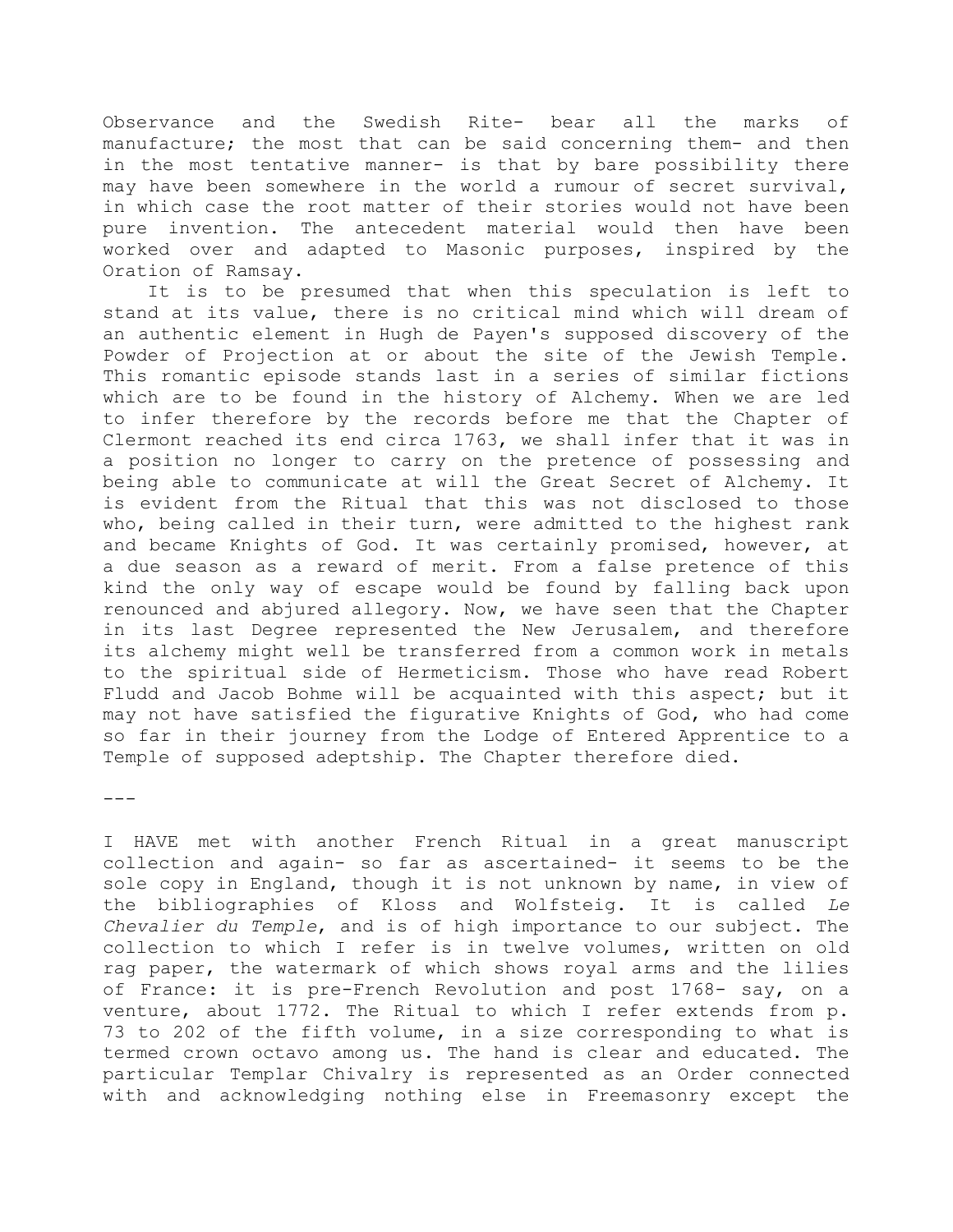Craft Degrees. In respect of antiquity it claims descent by succession from certain Canons or Knights of the Holy Sepulchre, who first bore the Red Cross on their hearts, and were founded by James the First, brother of the first Bishop of Jerusalem. These Canons became the Knights Hospitallers of a much later date. On these followed the Templars, from whom the Masonic Knights of the Temple more especially claimed derivation, though in some obscure manner they held descent from all, possibly in virtue of spiritual consanguinity postulated between the various Christian chivalries of Palestine. The traditional history of the Grade is given at unusual length and is firstly that of the Templars, from their foundation to their sudden fail, the accusations against them included; it is a moderately accurate summary, all things considered. There is presented in the second place a peculiar version of the perpetuation story which is designed on the one hand to indicate the fact of survival in several directions, and on the other to make it clear that Templar Masonry had in view no scheme of vengeance against Popes and Kings. After the proscription of the chivalry it is affirmed that those who remained over were scattered through various countries, desolate and rejected everywhere. A few in their desperation joined together for reprisals, but their conspiracy is characterised as detestable and its memory is held in horror. It fell to pieces speedily for want of recruits. Among the other unfortunate Knights who had escaped destruction, a certain number entered also into a secret alliance and chose as time went on their suitable successors among persons of noble and genfle birth, with a view to perpetuate the Order and in the hope at some favourable epoch that they would be restored to their former glory and reenter into their possessions. We hear nothing of Kilwinning or Heredom, and indeed no one country is designated as a place of asylum; but it is affirmed that this group of survivors created Freemasonry and its three Craft Degrees to conceal from their enemies the fact that the Chivalry was still in being and to test aspirants who entered the ranks, so that none but those who were found to be of true worth and fidelity should be advanced from the Third Degree into that which lay beyond. To such as were successful the existence of the secret chivalry became known only at the end of seven years, three of which were passed as Apprentice, two as Companion or Fellow Craft, and two as Master Mason. It was on the same conditions and with the same objects that the Order in the eighteenth century was prepared to receive Masons who had been proved into that which was denominated the Illustrious Grade and Order of Knights of the Temple of Jerusalem.

 The Candidate undertakes in his Obligation to do all in his power for the glorious restoration of the Order; to succour his Brethren in their need; to visit the poor, the sick and the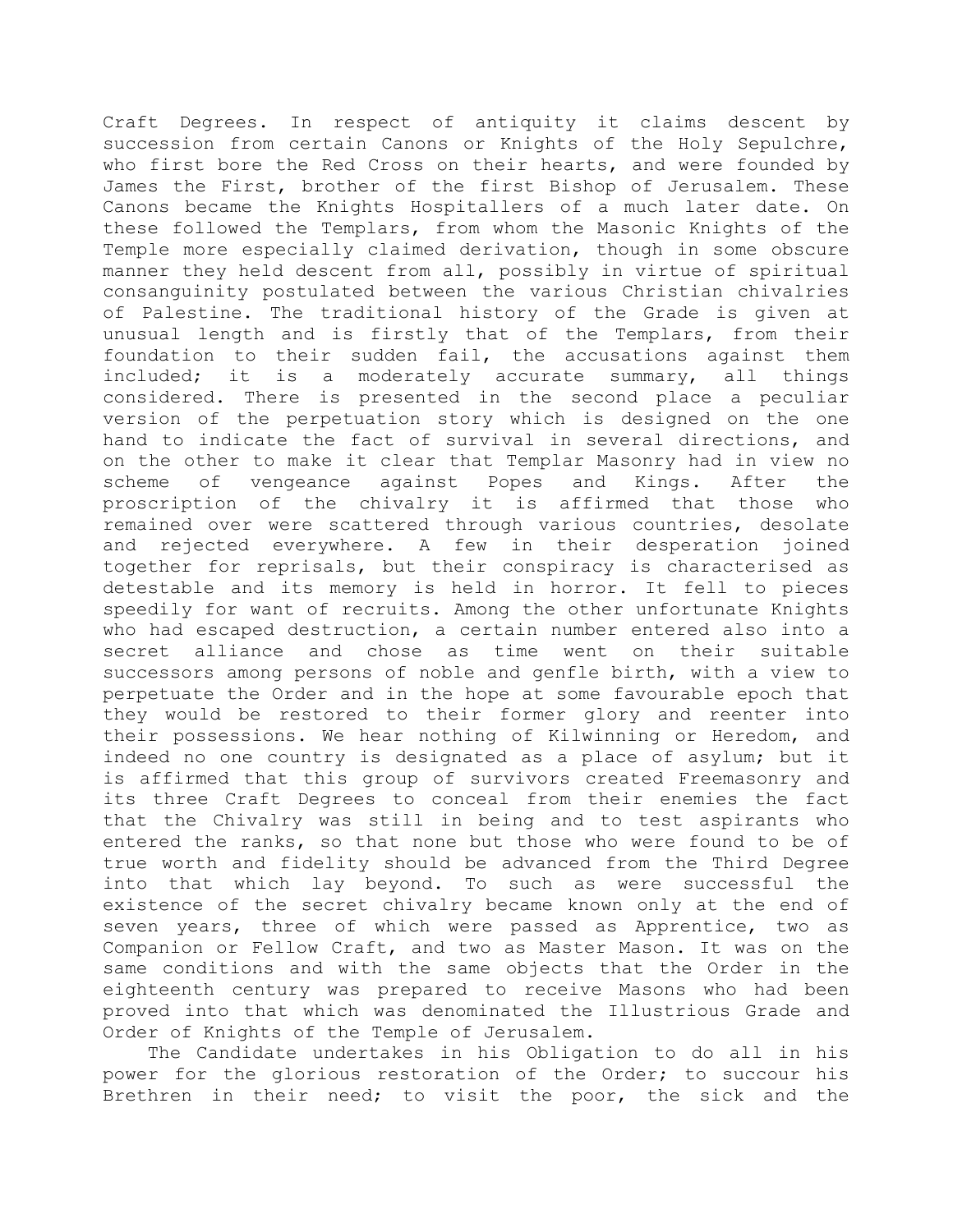imprisoned; to love his King and his religion; to maintain the State; to be ever ready in his heart for all sacrifice in the cause of the faith of Christ, for the good of His Church and its faithful. The Pledge is taken on the knees, facing a tomb of black marble which represents that of Molay, the last Grand Master and martyr-in-chief of the Order. Thereafter the inward meaning of the three Craft Degrees is explained to the Candidate. That of Apprentice recalls the earliest of Christian chivalries, being the Canons or Knights of the Holy Sepulchre, who for long had no distinctive clothing and hence the divested state of the Masonic Postulant. But this state signified also that his arm is ever ready to do battle with the enemies of the Holy Christian Religion and his heart for the sacrifice of his entire being to Jesus Christ. The alleged correspondences and meanings are developed at some length, but it will be sufficient to mention that the Masonic Candidate enters the Lodge poor and penniless, because that was the condition at their beginning of the Templars and the other Orders of Christian Knighthood.

 The Candidate is prepared for the Second Craft Degree in a somewhat different manner from that of the First, and this has reference to certain distinctions between the clothing of a Knight of the Holy Sepulchre and that of a Knight of St. John. The seven steps are emblematic of the seven sacraments of the Holy Church, by the help of which the Christian Chivalries maintained their faith against the infidel, and also of the seven deadly sins which they trampled under their feet. The Blazing Star inscribed with the letter Yod, being the initial letter of the Name of God in Hebrew, signified the Divine Light which enlightened the Chivairies and was ever before their eyes, as it must be also present for ever before the mind's eye of the Masonic Templars, a sacred symbol placed in the centre of the building. In French Freemasonry the Pillar B belonged to the Second Degree and was marked with this letter, which had reference to Baldwin, King of Jerusalem, who provided a House for the Templars in the Holy City.

 The Traditional History of the Master Grade is that of the martyrdom of Jacques de Molay, the last Grand Master of the Temple. The three assassins answered to Philip the Fair, Pope Clement V and the Prior of Montfaucon, a Templar of Toulouse, who is represented as undergoing a sentence of imprisonment for life at Paris on account of his crimes, by the authority of the Grand Master. He is said to have betrayed the Order by making false accusations and thus secured his release. The initials of certain Master Words are J.B.M., and they are those also of Jacobus Burgundus Molay.

 The *Chevalier du Temple* has unfortunately no history, so far as I have been able to trace. I have met with it as a bare title in one other early collection, which has become known to me by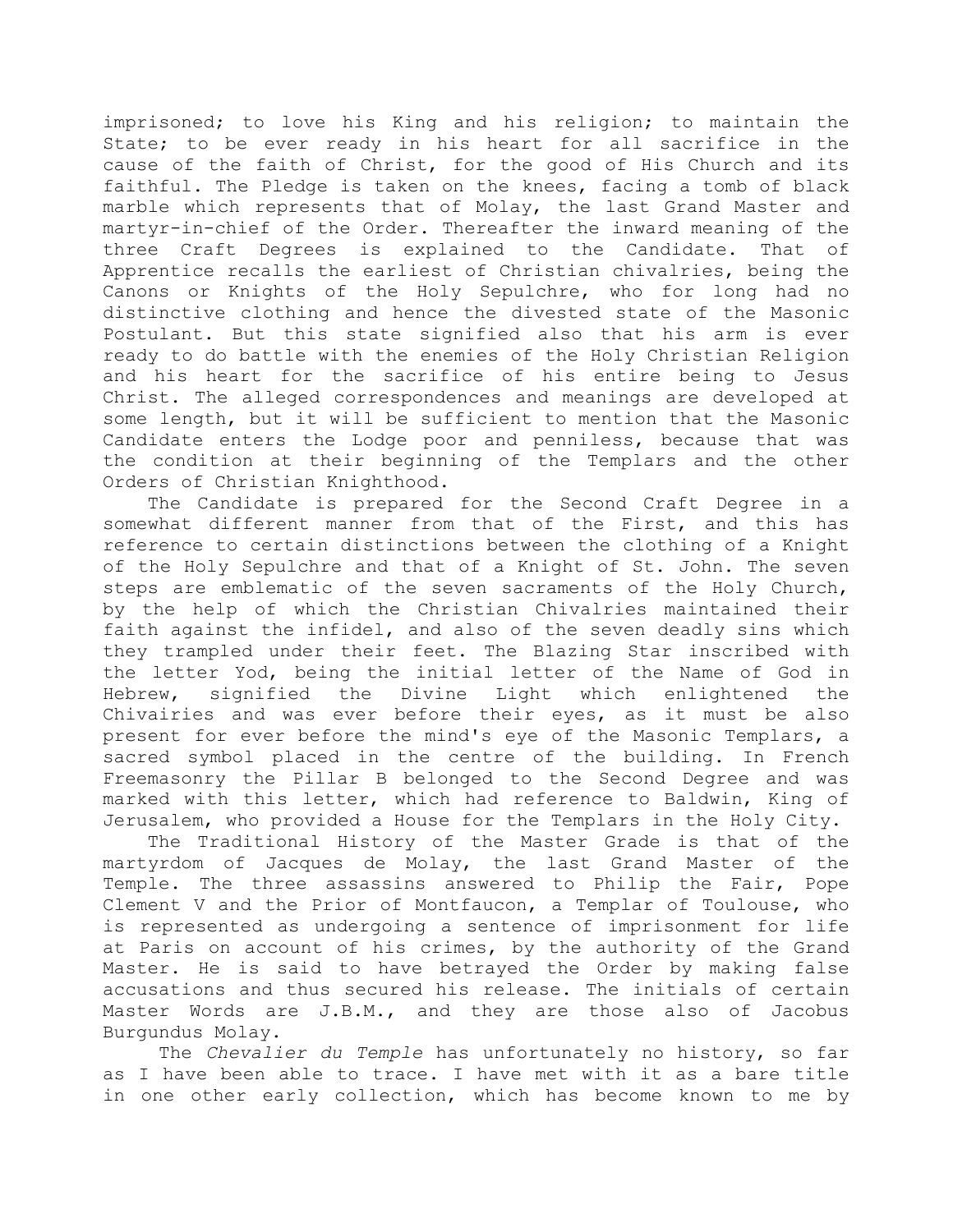means of a Dutch list of MSS., and there is no need to say that it occurs in the nomenclature of Ragon. It is numbered 69 in the archives of the Metropolitan Chapter of France, and 8 in the Rite of the Philalethes: they may or may not refer to the same Ritual as that which I have summarised here. There is no means of knowing. In any case the 36th Grade of Mizraim and the 34th of Memphis, which became No. 13 in the Ancient and Primitive Rite, is to be distinguished utterly: it is called Knight of the Temple, but has no concern with the Templars and is quite worthless. It should be added that in one of the discourses belonging to *Le Chevalier du Temple* there is a hostile allusion to the existing multiplicity of Masonic and pseudo-Masonic Grades, and this may suggest that it is late in the order of time. A great many were, however, in evidence by and before the year 1759. We should remember Gould's opinion that there was an early and extensive propagation of *Ecossais* Grades, and the source of these was obviously in the Ramsay hypothesis. It is certain also that *Elu* Grades were not far in the rear. The date of the particular *Collection Maconnique* on which I depend is, of course, not that of its contents. On the whole there seems nothing to militate against a tentative or provisional hypothesis that *Chevalier de Temple* was no later and may have been a little earlier than the Clermont Knight of God, thus giving further colour to the idea that Templar Masonry and its perpetuation story arose where it might have been expected that they would arise, in France and not in Germany. I have said that the Grade under notice has no reference to Scotland or to any specific place of Templar refuge after the proscription. But the chivalrous origin of Masonry is not less a Ramsay myth, and it characterises almost every variant of Templar perpetuation which has arisen under a Masonic aegis, from that of the Knights of God and the *Chevalier du Temple* to that of Werner and his *Sons of the Valley*, belonging to the year 1803. There stand apart only the English Religious and Military Order and the late French Order of the Temple which depends from the Charter of Larmenius, but this was not Masonic, though its pretence of Templar perpetuation and succession is most obviously borrowed from Masonry. In conclusion, I shall think always that Baron von Hund drew from France, whether directly at Paris or via Hamburg in his own country.

 We have seen that the Strict Observance appeared in Germany between 1751 and 1755, a development according to its founder of something which he had received in France so far back as 1743. No reliance can be placed on this statement, nor is the year 1751 in a much better position. Hund is supposed to have founded a Chapter of his Templar Rite about that time on his own estate at Unwurdi, where the scheme of the Order was worked out. We hear also of a later scheme, belonging to 1755 and dealing with financial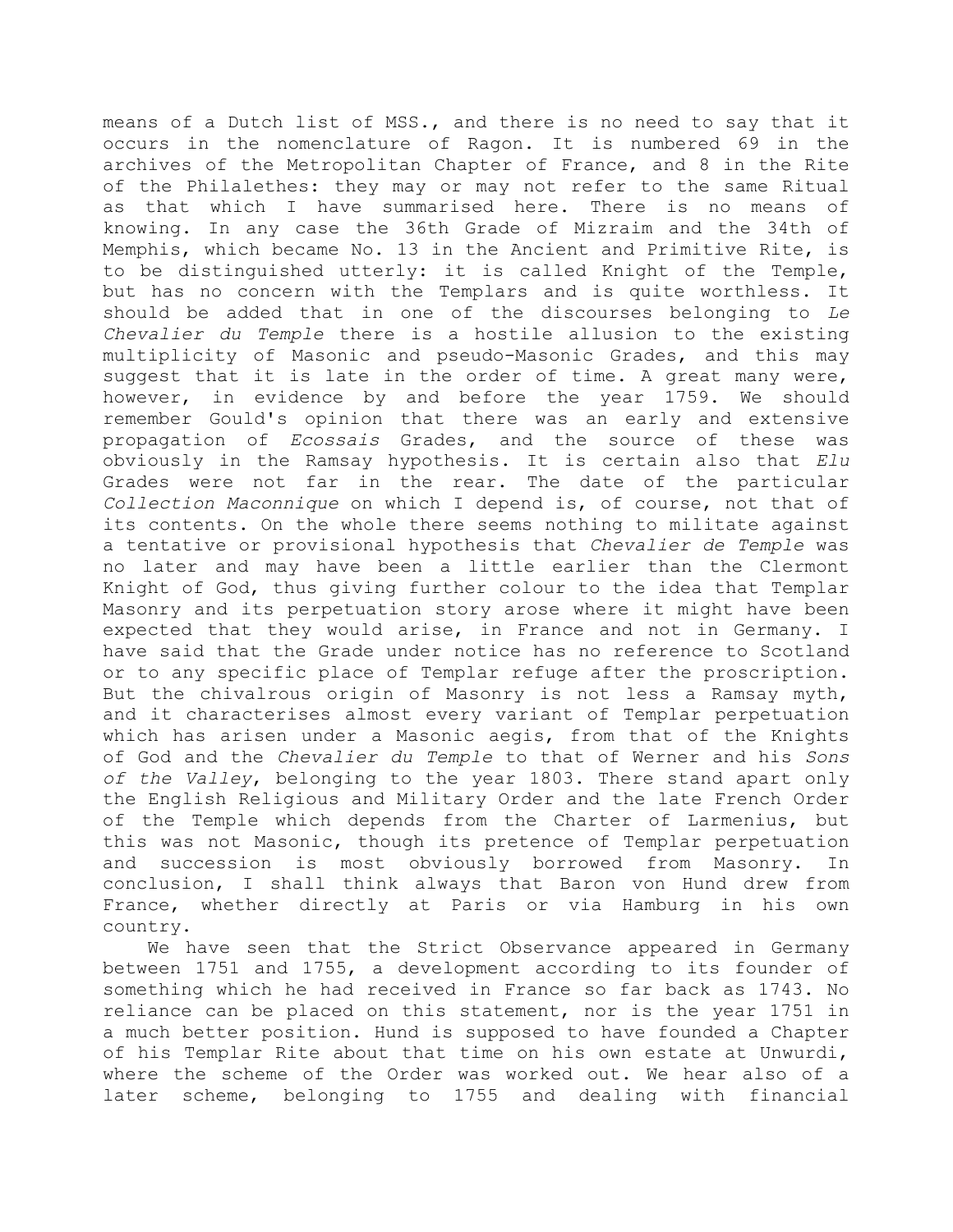matters. But the first evidential document is a *Plan of the Strict Observance*, laying claim on January 13, 1766, as its date of formulation, and there is a record of the Observance Master Grade, with a Catechism attached thereto, belonging to the same year. But as 1751 seems too early for anything in the definite sense so 1766 is much too late. A memoir of Herr von Kleefeld by J. C. Schubert bears witness to the former's activities on behalf of the Strict Observance between 1763 and 1768. The Rite, moreover, was sufficiently important in 1763 for an impostor named Johnson to advance his claims upon it and to summon a Congress at Altenberg in May, 1764, as an authorised ambassador of the Secret Headship or Sovereign Chapter in Scotland. His mission was to organise the Order in Germany, and for a time Von Hund accepted and submitted, from which it follows that his own Rite was still in very early stages. I make no doubt that it made a beginning privately *circa* 1755, and that a few persons were knighted, but Von Hund had enough on his hands owing to the seven years' war, so that from 1756 to 1763 there could have been little opportunity for Templar Grades under his custody, either on his own estates or elsewhere. Meanwhile the Clermont Rite was spreading in Germany and in 1763 there were fifteen Chapters in all. There is hence an element which seems nearer certitude rather than mere speculation in proposing that the Templar claim on Masonry was imported from France into Germany, that Von Hund's business was to derive and vary, not to create the thesis. Of the great success which awaited the Strict Observance, once it was fairly launched, of its bid for supremacy over all continental Masonry and of the doom which befell it because no investigation could substantiate any of its claims, there is no opportunity to speak here. It may be said that a final judgment was pronounced against it in 1782 when the Congress of Wilhelmsbad set aside the Templar claim and approved the Rectified Rite, otherwise a transformed Strict Observance, created within the bosom of the Loge de Bienfaisance at Lyons and ratified at a Congress held in that city prior to the assembly at Wilhelmsbad. The Grades of the Strict Observance superposed on the Craft were those of Scottish Master, Novice and Knight Templar; those of the revision comprised a *Regime Ecossais*, described as Ancient and Rectified, and an *Ordre Interieur*, being Novice and Knight Beneficent of the Holy City. It laid claim on a spiritual consanguinity only in respect of the Templar Chivalry, apart from succession and historical connection, but it retained a certain root, the poetic development of which is in Werner's *Sons of the Valley* already mentioned, being the existence from time immemorial of a Secret Order of Wise Masters in Palestine devoted to the work of initiation for the building of a spiritual city and as such the power behind the Temple, as it was also behind Masonry.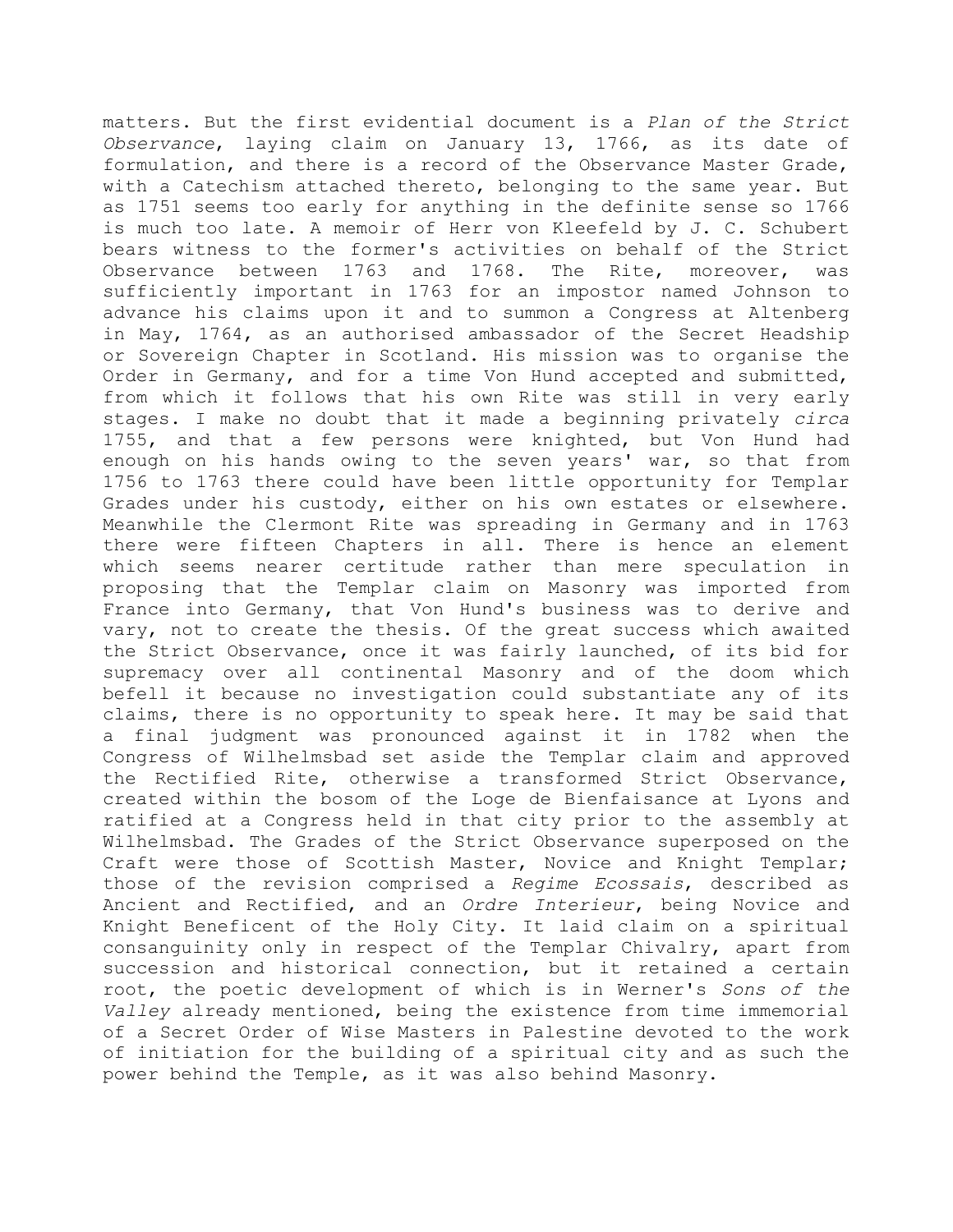In conclusion as to this part of my subject, the combined influence of the Templar element in the Chapter of Clermont and that of the Strict Observance which superseded it had an influence on all Continental Masonry which was not only wide and general, but lasting in the sense that some part of it has persisted there and here to the present day. The eighth Degree of the Swedish Rite, being that of Master of the Temple, communicated its particular version of the perpetuation myth, being (I) that Molay revealed to his nephew Beaujeu, shortly before his death, the Rituals and Treasures of the Order; (2) that the latter escaped, apparently, with these and with the disinterred ashes of the master, and was accompanied by nine other Knights, all disguised as Masons; (3) that they found refuge among the stonemasons. It is said that in Denmark the history of Masonry, owing to the activity of a Mason named Schubert, became practically that of the Observance, until 1785, when the Rectified Rite was introduced as an outcome of the Congress of Wilhelmsbad. It was not until 1853 that the Swedish Rite replaced all others, by reason of a royal decree. So late as 1817 the Rectified Rite erected a central body in Brussels. In 1765 the Observance entered Russia and was followed by the Swedish Rite on an authorised basis in 1775. Poland and Lithuania became a diocese of the Observance Order in 1770, and it took over the Warsaw Lodges in 1773. The story of its influence in Germany itself is beyond my scope. It is written at large everywhere: at Hamburg from 1765, when Schubert founded an independent Prefectory, to 1781 (when the Rectified Rite was established for a brief period by Prince Karl von Hesse); at Nuremberg in 1765, under the same auspices; in the Grand Lodge of Saxony from circa 1762 to 1782; at Berlin, in the Mother Lodge of the Three Globes, from 1766 to 1779, when the Rosicrucians intervened; at Konigsberg from 1769 to 1799 in the Provincial Grand Lodge; in the Kingdom of Hanover, at the English Provincial Grand Lodge, from 1766 to 1778; and even now the list is not exhausted. The explanation of this influence through all its period and everywhere is (I) that which lay behind the romantic thesis of Ramsay, as shown by his work on the <I>Philosophical Principles of Natural and Revealed Religion</I>, published in 1748- I refer to the notion that there was a Mystery of Hidden Knowledge perpetuated in the East from the days of Noah and the Flood; (2) that which lay behind, as already mentioned, the talismanic attraction exercised on Masonic minds in the eighteenth century by the name of Knights Templar, because the Church had accused them. They had learned strange things in the East: for some it corresponded to the view of Ramsay, for others to occult knowledge on the side of Magic, and for the Chapter of Clermont to Alchemy. The collapse of the Strict Observance was not so much because it could not produce its hypothetical unknown superiors,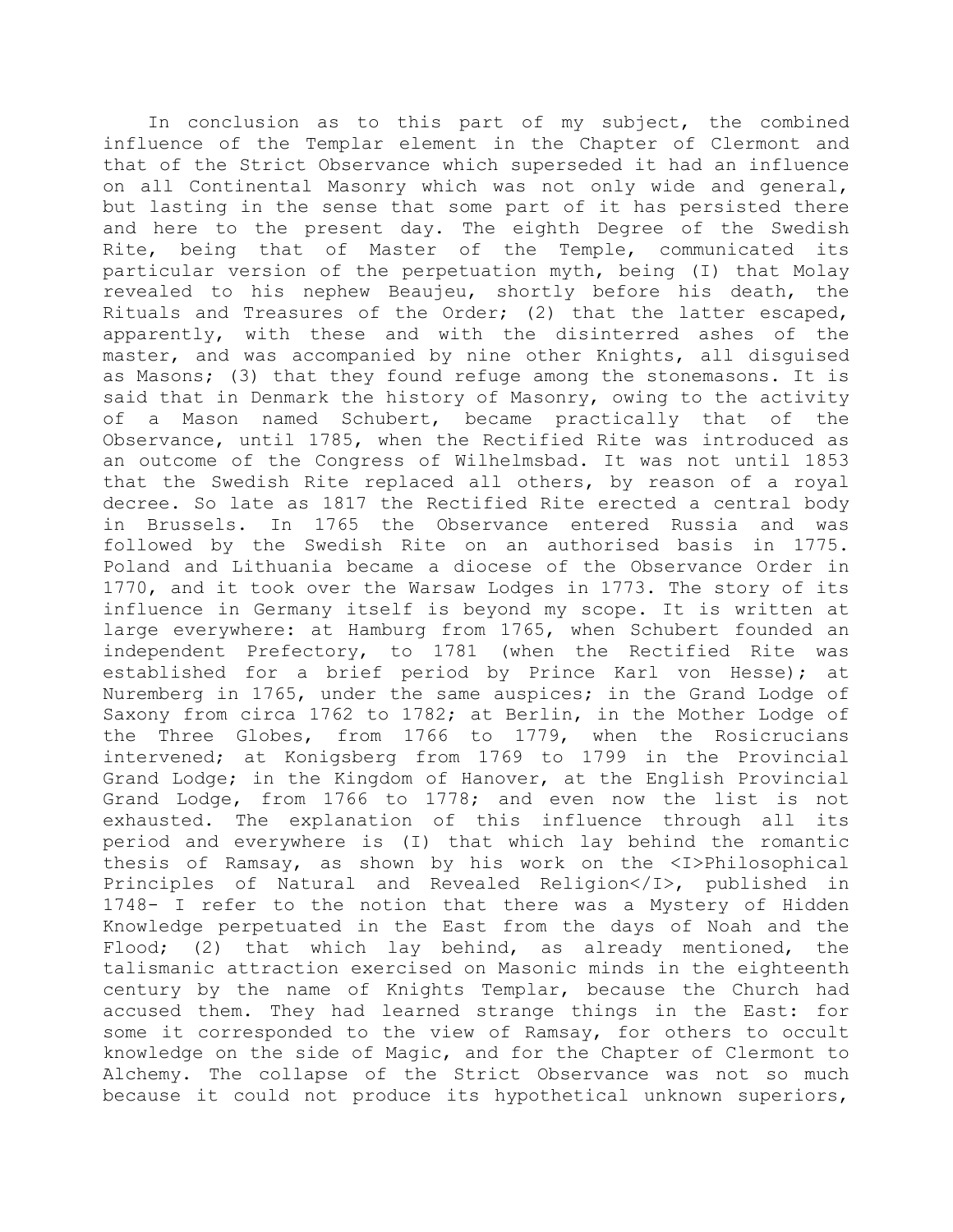but because it could not exhibit one shred or vestige of the desired secret knowledge.

 I have now accounted at length for that which antecedes the present English Military and Religious Order of the Temple and Holy Sepulchre, so far as possible within the limits at my disposal. The Clerical Knights Templar, which originated at Weimar with the Lutheran theologian, J. A. von Starck, and presented its claims on superior and exclusive knowledge to the consideration of the Strict Observance about 1770, represent an intervention of that period which has been judged- justly or not- without any knowledge of the vast mass of material which belongs thereto and of which I in particular had not even dreamed. The fact at least of its existence is now before me, and I await an opportunity to examine it. I can say only at the moment that it was devised, as my reference shows, to create an impression that an alleged Spiritual Branch of the old Knights Templar possessed their real secrets and had been perpetuated to modern times. It was, therefore, in a position to supply what the Strict Observance itself wanted; but the alleged Mysteries of the Order appear to be those of Paracelsus and of Kabalism on the magical side. I have left over also: (1) Les Chevaliers de la Palestine, otherwise Knights of Jerusalem, because although it is a Templar Grade, it is concerned with the old chivalry at an early period of its history, and not with its transmission to modern times; (2) the Grade of Grand Inspector, otherwise Kadosh, though I am acquainted with a very early and unknown Ritual, because it does not add to our knowledge in respect of the Templar claim on Masonry. In the earliest form it shows that the judgment incurred by those who betrayed, spoliated and destroyed the Order had been imposed Divinely; that the hour of vengeance was therefore fulfilled, and that the call of Kadosh Knights was to extirpate within them those evil tendencies which would betray, spoliate and destroy the soul. (3) Sublime Prince of the Royal Secret, because in the sources with which I am acquainted it recites the migrations of Templars and only concerns us in so far as it reproduces and varies the Ramsay thesis in respect of Masonic connections. It is important from this point of view. (4) Sovereign Grand Inspector General, because I have failed so far to meet with any early codex, and that of Ragon is a Templar Grade indeed but concerned more especially with wreaking a ridiculous vengeance on the Knights of Malta, to whom some of the Templar possessions were assigned. (5) Knight Commander of the Templar, because, according to the plenary Ritual in manuscript of Albert Pike, it is exceedingly late and is concerned in his version with the foundation and history of the Teutonic Chivalry, which is beside our purpose.

 In respect of the English Military and Religious Order I have met with nothing which gives the least colour to a supposition of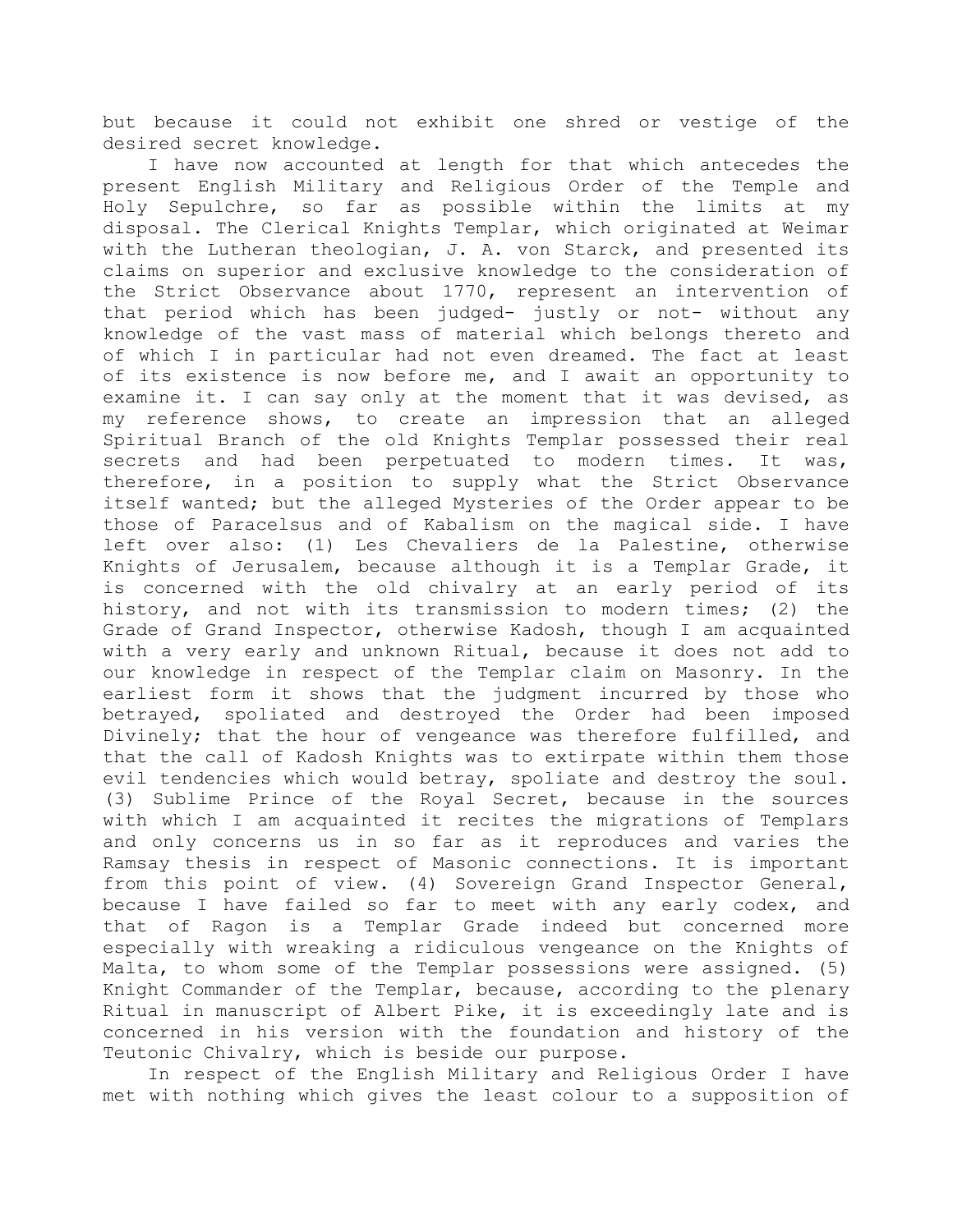Gould that it arose in France: the *Chevalier du Temple* is its nearest analogy in that country, but the likeness resides in the fact that both Orders or Degrees have a certain memorial in the centre of the Chapter or Preceptory: we know that which it represents in at least one case and in the other, as we have seen, it is the tomb of the last Grand Master. But failing an origin in France it is still less likely that it originated elsewhere on the continent, as, for example, in Germany. I conclude, therefore, that it is of British birth and growth, though so far as records are concerned it is first mentioned in America, in the Minutes of a Royal Arch Chapter, dated August 28, 1769. I have sought to go further back and so far have failed. It was certainly working at Bristol in 1772, and two years later is heard of in Ireland. It is a matter of deep regret that I can contribute nothing to so interesting and vital a question, which appeals especially to myself on account of the beauty and spiritual significance of the Ritual in all its varied forms. The number of these may be a source of surprise to many, and I have pointed out elsewhere that however widely and strangely they differ from each other they have two points of agreement: there is no traditional history presenting a perpetuation myth or a claim on the past of chivalry, while except in one very late instance, there is no historical account whatever; and they are concerned with the one original Templar purpose, that of guarding the Holy Sepulchre and pilgrims to the Holy Places. They offer no version of Masonic origins, no explanation of Craft Symbolism, no suggestion of a secret science behind the Temple, no plan of restoring the Order to its former glory, and, above all, to its former possessions. The issue is direct and simple, much too simple and far too direct for a Continental source. Moreover, the kind of issue would have found no appeal in France; for example, or Germany, because there was no longer any need in fact to guard the tomb of Christ, and there were no pilrims in the sense of crusading times. Finally, they would not have allegorised on subjects of this kind.

 I am acquainted personally with nine codices of the Ritual, outside those which belong to Irish workings, past and present, an opportunity to examine which I am hoping to find. The most important are briefly these: (1) That of the Baldwyn Encampment at Bristol, which is probably the oldest of all: the procedure takes place while a vast army of Saracens is massing outside the Encampment. (2) That of the Early Grand Rite of Scotland, subsequently merged in the Scottish Chapter General: the Pilgrim comes to lay the sins and follies of a life-time at the foot of the Cross, and he passes through various symbolical veils by which the encampment is guarded. (3) That connected with the name of Canongate Kilwinning under the title of Knight Templar Masonry, in which there is a pilgrimage to Jericho and the Jordan. (4) That of